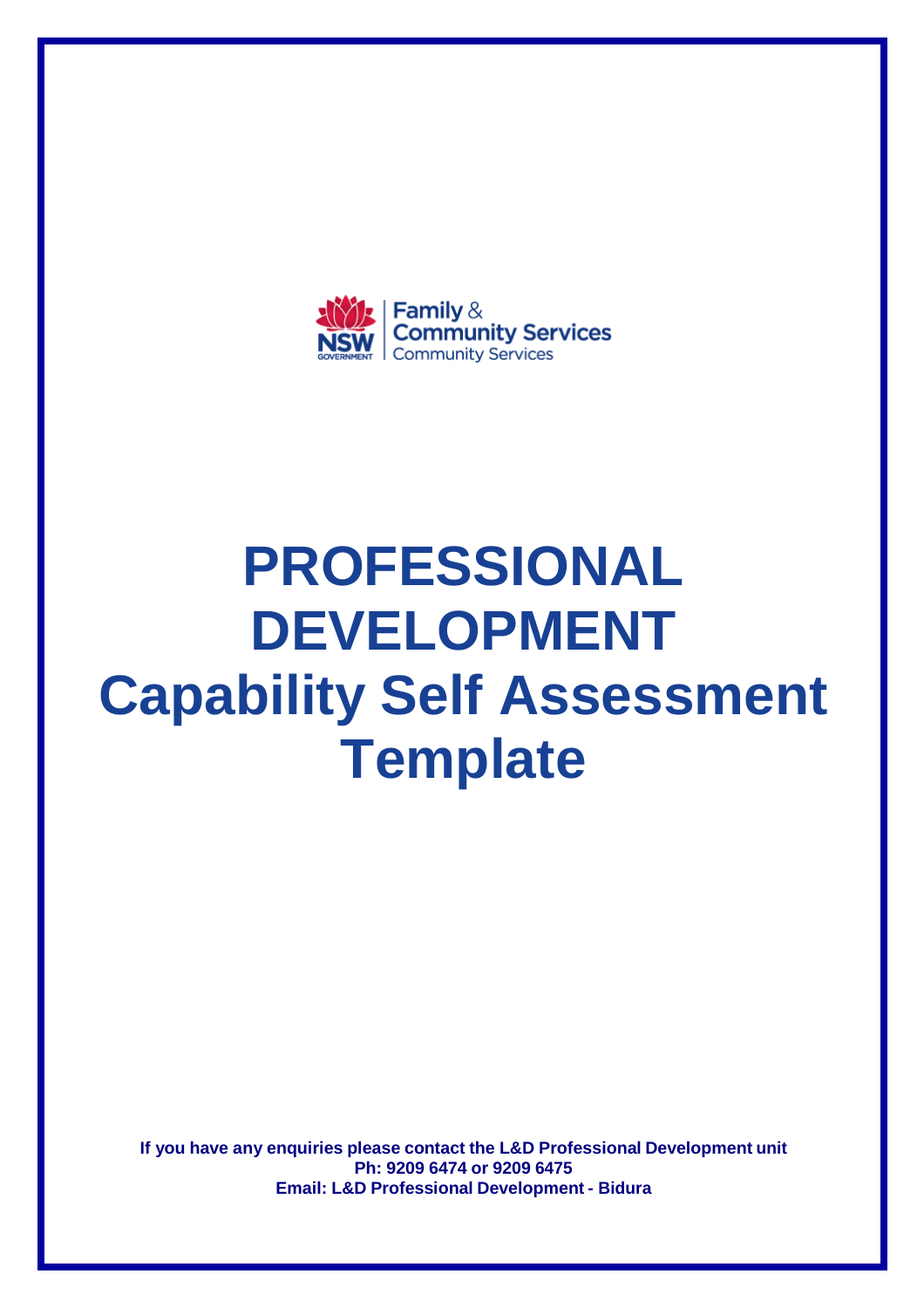### **Introduction**

Capabilities describe the potential to demonstrate superior performance. An individual's capability can be influenced by their personal attributes, the management environment and learning and development undertaken. Applying capabilities in combination is necessary for superior performance however the environment or situational contingencies can also impact on a person's ability to excel.

One of the strategies suggested for improving capabilities and providing you with the opportunity to engage in your own professional development, is through the use of a self assessment template. This will allow you to participate in an individual self assessment of your capabilities for your own personal information or alternatively where you can share this information with your manager who can then provide feedback. By completing the template, you are able to identify areas for improvement and then link them to potential learning and development activities. In addition to this, it also allows for an opportunity for you and your manager to identify strengths and also to address potential career development both long term and short term that you may be interested in.

#### **Participation in the process is voluntary**

Staff members and managers are advised that engaging in the capability self assessment is voluntary for all involved. Staff are also welcome to participate in this process for their own personal information and are not obliged to share this information with their supervisors should they not wish to do so.

#### **Confidentiality**

All individual assessments should be treated confidentially and should solely be used to assist in the staff member's professional development.

#### **Instructions**

- Select the Self Assessment Template appropriate for you, eg. staff member; frontline manager/supervisor, middle manager or senior manager (the capabilities increase in sophistication according to position level)
- Complete the template
- You can choose to discuss with your Manager

#### **A Guide to Understanding Your Results**

Upon completion of your self assessment, if you find you have answered  $1 =$  Never,  $2 =$  Almost Never or  $3 =$  Not often, under a particular section, this may be an area that you may choose to develop and discuss.

If you find that you have answered  $5 =$  often,  $6 =$  Almost Always or  $7 =$  Always under a particular area, this can be interpreted as a strength area which you may also choose to discuss.

#### **R.E.A.P.S – Principles of Effective Feedback**

To be effective, feedback needs to be:

- **Respectful**  acknowledging the perspective and contribution of the other. It needs to be focussed upon behaviour rather than the person.
- **Evidence Based**  focussed on facts, be specific and not general, base on specific observations and descriptions of what occurred rather than inferences or judgements. Concentrate on what can seen or heard in the behaviour of the staff member. Don't try to diagnose or guess why a person did what they did – concentrate on what they did.
- **Authentic** based upon genuine interest in enabling performance rather than a desire to show that you are clever, smarter or better than or to control. Share ideas and information rather than giving advice. Use a conversational style and explore rather than prescribe "I wonder if there is another way of handling that? What ideas do you have?"
- **Paced & Pitched for the receiver** so there is time for exploration and acceptance. Too much corrective feedback at one time is likely to confuse or invite a defensive reaction especially if you are not in credit with that person's Emotional Bank Account. Use the "feedback sandwich" approach to keep balance as long as it is genuine, that is giving a piece of corrective feedback.
- **Support reflection not direction** feedback is not telling someone how to do something your way or creating dependence on the supervisor. It is providing concrete information that enables someone to consider alternatives, to learn and change or enhance what they do.

(Taken from PPR for Supervisors – Making it Work 2007)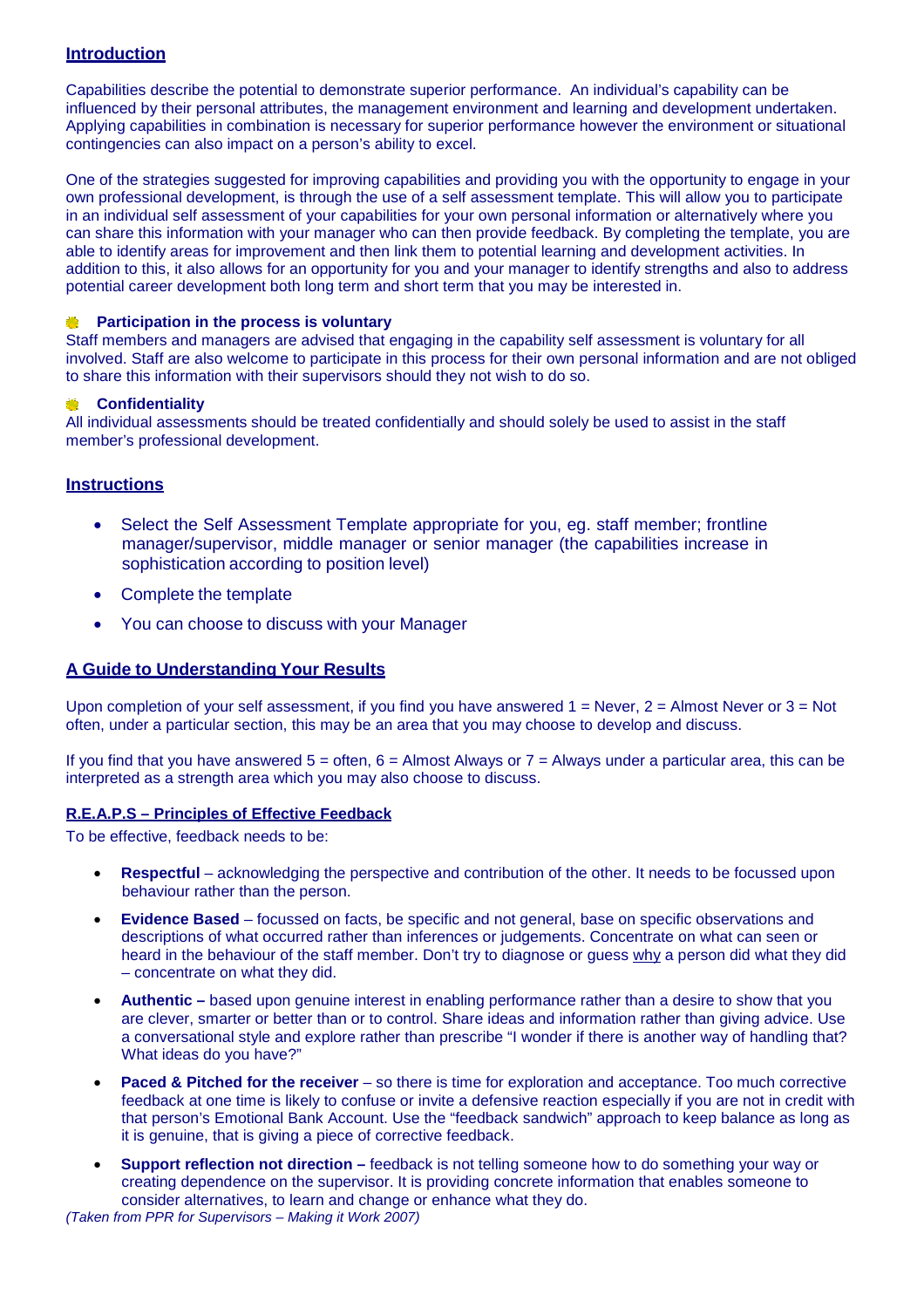## • **Capabilities increase in sophistication from lower to higher position levels**

|                                           | <b>Staff Member</b><br>eg Case Worker,<br>Admin/clerical,<br>Project officer                                                            | <b>Frontline</b><br><b>Manager/Supervisor</b><br>eg MCW, SSM,<br>Team Leader, Snr<br>Project Officer                                    | <b>Middle Manager</b><br>eg MCS,<br><b>Principal Project</b><br>officer              | <b>Director</b><br>eg DCF, DPS, DPP                                                  |
|-------------------------------------------|-----------------------------------------------------------------------------------------------------------------------------------------|-----------------------------------------------------------------------------------------------------------------------------------------|--------------------------------------------------------------------------------------|--------------------------------------------------------------------------------------|
| <b>First Tier</b><br><b>Capabilities</b>  | $\bullet$ Empathy<br>• Client Focus<br>• Communication<br>• Organisational Management<br>• Procedural Awareness<br>• Analytical Ability | $\bullet$ Empathy<br>• Client Focus<br>• Communication<br>• Organisational Management<br>• Procedural Awareness<br>• Analytical Ability |                                                                                      |                                                                                      |
| <b>Second Tier</b><br><b>Capabilities</b> | • Relationship Management<br>• Negotiation and Influence<br>• Professional Judgement                                                    | • Relationship Management<br>• Negotiation and Influence<br>• Professional Judgement                                                    | • Relationship Management<br>• Negotiation and Influence<br>• Professional Judgement | • Relationship Management<br>• Negotiation and Influence<br>· Professional Judgement |
| <b>Third Tier</b><br><b>Capabilities</b>  |                                                                                                                                         | • Results Orientation<br>• Staff Insight<br>• Staff Support                                                                             | • Results Orientation<br>• Staff Insight<br>• Staff Support                          | • Results Orientation<br>• Staff Insight<br>• Staff Support                          |
| <b>Fourth Tier</b><br><b>Capabilities</b> |                                                                                                                                         |                                                                                                                                         | • Change Leadership<br>• Organisational Awareness                                    | • Change Leadership<br>• Organisational Awareness                                    |
| <b>Fifth Tier</b><br><b>Capabilities</b>  |                                                                                                                                         |                                                                                                                                         |                                                                                      | • Strategic Thinking<br>• Program Leadership                                         |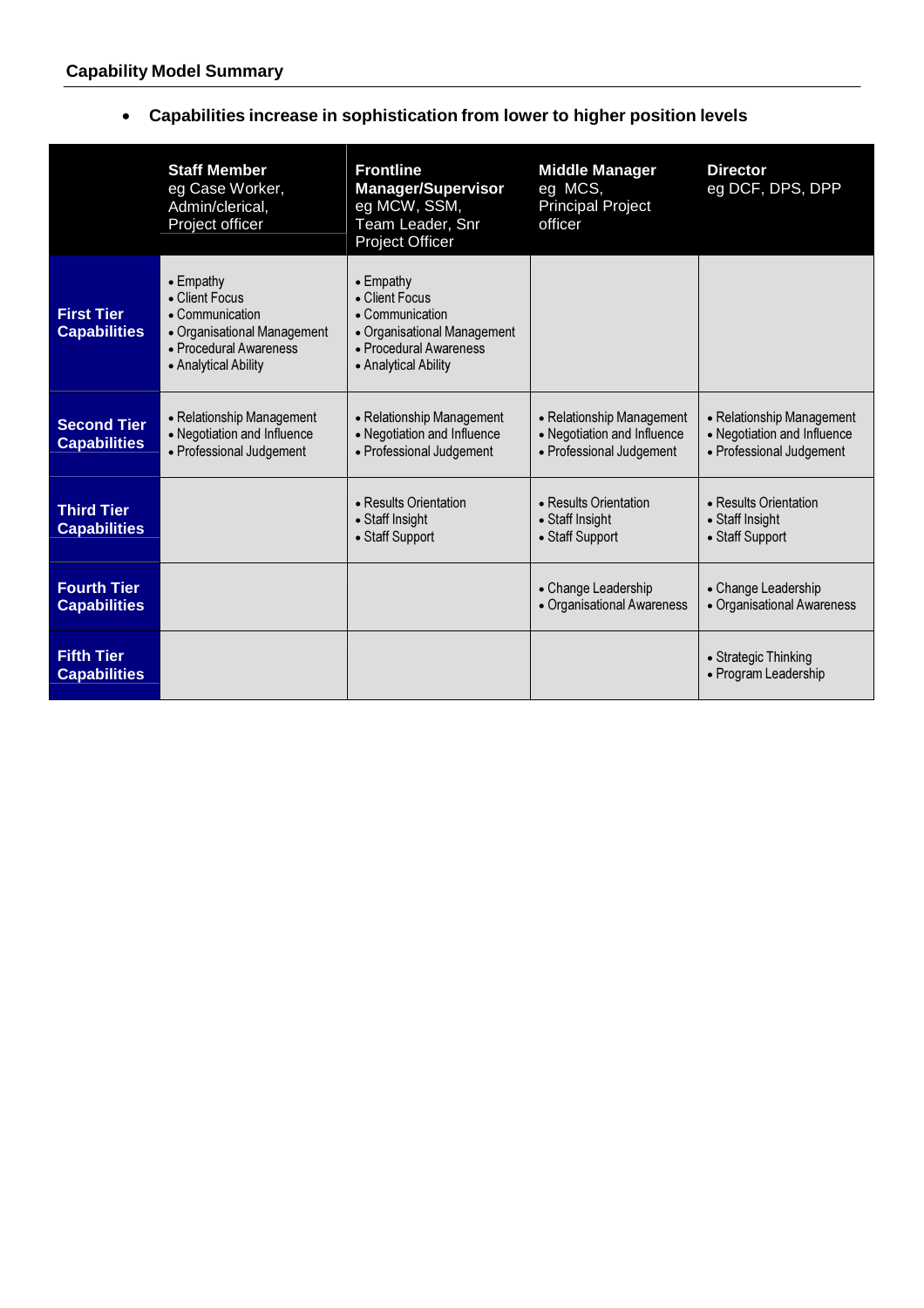|                                        | <b>Professional Development Self Assessment Template</b>                                                                                                                                                                                                                                                                                                                                                                                                                                                                                                    |              |                     |           |                  |       |                      |                |
|----------------------------------------|-------------------------------------------------------------------------------------------------------------------------------------------------------------------------------------------------------------------------------------------------------------------------------------------------------------------------------------------------------------------------------------------------------------------------------------------------------------------------------------------------------------------------------------------------------------|--------------|---------------------|-----------|------------------|-------|----------------------|----------------|
|                                        |                                                                                                                                                                                                                                                                                                                                                                                                                                                                                                                                                             |              |                     |           |                  |       | <b>Almost Always</b> |                |
|                                        | Level: Staff Member (Grade 3 / 4 - 7 / 8)                                                                                                                                                                                                                                                                                                                                                                                                                                                                                                                   |              | <b>Almost Never</b> | Not often | <b>Sometimes</b> |       |                      |                |
|                                        | (no supervisory responsibility)                                                                                                                                                                                                                                                                                                                                                                                                                                                                                                                             | <b>Never</b> |                     |           |                  | Often |                      | <b>Always</b>  |
|                                        |                                                                                                                                                                                                                                                                                                                                                                                                                                                                                                                                                             | 1            | $\overline{2}$      | 3         | 4                | 5     | $6\phantom{a}$       | $\overline{7}$ |
| 1.<br>2.<br>3.<br>4.<br>5.<br>6.<br>7. | <b>Client Focus</b><br>I understand the attitudes, interests, and needs of others<br>I am able to see things from the client's <sup>1</sup> perspective<br>I am focused on achieving the best possible results for the client<br>I build rapport with the client<br>I operate according to the client's best interests<br>I actively seek to gain greater knowledge of the client's wants and needs<br>I take the appropriate level of responsibility for the client's wants and<br>needs                                                                   |              |                     |           |                  |       |                      |                |
| 1.<br>2.<br>3.<br>4.<br>5.<br>6.       | <b>Communication</b><br>I actively listen and ask questions to build understanding<br>I achieve understanding through language that is understandable and<br>sensitive<br>I can accurately communicate the purpose and goals of my role<br>I speak clearly and express myself well<br>I manage conflict through effective communication<br>I document information clearly and effectively through written records                                                                                                                                           |              |                     |           |                  |       |                      |                |
| 1.<br>2.<br>3.<br>4.<br>5.             | <b>Organisational Management</b><br>I take a systematic approach to my work<br>I identify clear and specific priorities and goals up front<br>I seek clarity about the organisational requirements of my role<br>I meet the organisational requirements of my role (e.g. meet agreed<br>deadlines, follow through on agreed actions, act within delegations)<br>I organise information systematically                                                                                                                                                       |              |                     |           |                  |       |                      |                |
| 1.<br>2.<br>3.<br>4.<br>5.             | <b>Procedural Awareness</b><br>I demonstrate application of key legislation, policy and procedures for<br>each assessment<br>I demonstrate application of key legislation, policy and procedures for<br>each intervention<br>I apply knowledge of endorsed contemporary research<br>I meet KiDS' or other recording requirements<br>I demonstrate application of key legislation, policy and procedures for<br>dealing with diverse groups (e.g. Aboriginal and Torres Strait Islander<br>clients and culturally and linguistically diverse (CALD) clients) |              |                     |           |                  |       |                      |                |
|                                        |                                                                                                                                                                                                                                                                                                                                                                                                                                                                                                                                                             |              |                     |           |                  |       |                      |                |

 $1$  'Client' refers to the relevant service recipient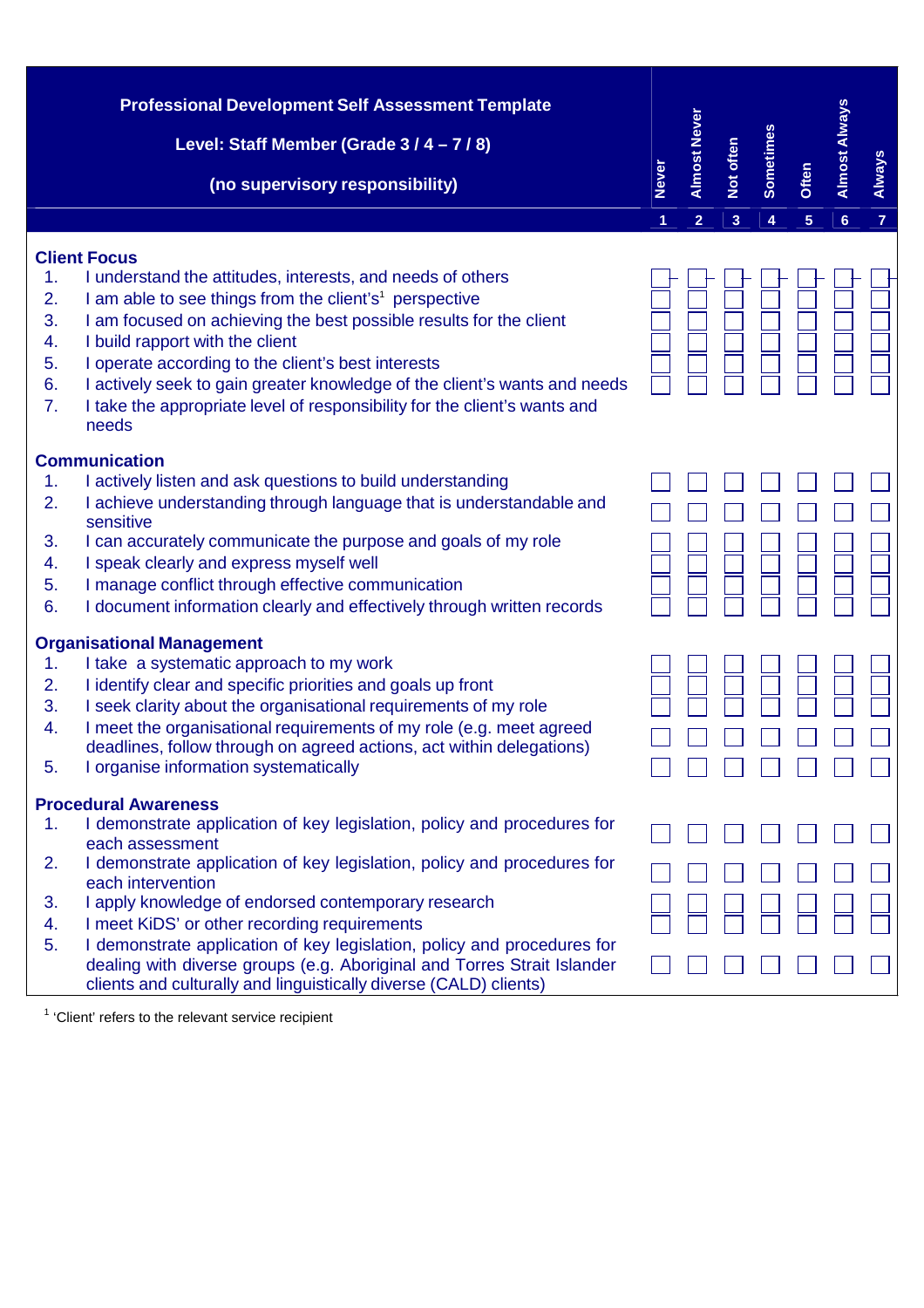|                | <b>PDSAT - Staff Member (continued)</b>                                                                                                      | 1 | $\overline{2}$ | 3 | 5 | 6 |  |
|----------------|----------------------------------------------------------------------------------------------------------------------------------------------|---|----------------|---|---|---|--|
|                | <b>Analytical Ability</b>                                                                                                                    |   |                |   |   |   |  |
| 1.             | I display excellent information-gathering skills, distinguishing between                                                                     |   |                |   |   |   |  |
| 2.             | evidence, opinions and assumptions<br>I seek to clarify causes, relationships, consistencies and inconsistencies                             |   |                |   |   |   |  |
|                | in information to inform decision-making                                                                                                     |   |                |   |   |   |  |
| 3.             | I effectively analyse complex situations to identify solutions                                                                               |   |                |   |   |   |  |
| 4.             | I take a holistic analytical approach (e.g. taking account of client history;                                                                |   |                |   |   |   |  |
|                | interagency views; key stakeholders)                                                                                                         |   |                |   |   |   |  |
| 5.             | I generate hypotheses and tests these against the evidence                                                                                   |   |                |   |   |   |  |
|                | <b>Relationship Management</b>                                                                                                               |   |                |   |   |   |  |
| 1.             | I work well with colleagues and in teams                                                                                                     |   |                |   |   |   |  |
| 2.             | I build good relationships with key third parties (e.g. peers in other<br>agencies; clients; staff in other support services)                |   |                |   |   |   |  |
| 3.             | I respond helpfully and positively to clients and peers                                                                                      |   |                |   |   |   |  |
| 4.             | I use effective client engagement strategies                                                                                                 |   |                |   |   |   |  |
| 5.             | I develop trusting relationships                                                                                                             |   |                |   |   |   |  |
| 6.             | I raise difficult questions with clients in an honest and transparent way                                                                    |   |                |   |   |   |  |
|                | <b>Negotiation and Influence</b>                                                                                                             |   |                |   |   |   |  |
| 1.             | I demonstrate ability to present issues and concerns to clients in a                                                                         |   |                |   |   |   |  |
|                | transparent manner and clearly articulate the non-negotiables within a                                                                       |   |                |   |   |   |  |
| 2.             | case plan.<br>I negotiate to achieve outcomes that are in the client's best interests                                                        |   |                |   |   |   |  |
| 3.             | I make requests of others in a way that engages them                                                                                         |   |                |   |   |   |  |
| 4.             | I demonstrate confidence and competence                                                                                                      |   |                |   |   |   |  |
| 5.             | I know when and how to use assertive behaviour                                                                                               |   |                |   |   |   |  |
|                |                                                                                                                                              |   |                |   |   |   |  |
|                | <b>Professional Judgment</b>                                                                                                                 |   |                |   |   |   |  |
| 1.             | I develop judgments that are objective and consistent with evidence                                                                          |   |                |   |   |   |  |
| 2.             | I utilize my own professional experience, consultation with others and<br>research evidence to understand what is going on in ambiguous      |   |                |   |   |   |  |
|                | situations                                                                                                                                   |   |                |   |   |   |  |
| 3.             | I identify and weigh up options to inform decision-making in complex                                                                         |   |                |   |   |   |  |
|                | situations                                                                                                                                   |   |                |   |   |   |  |
| 4.             | I reflect on the whole picture of a case to inform decision-making                                                                           |   |                |   |   |   |  |
| <b>Empathy</b> |                                                                                                                                              |   |                |   |   |   |  |
| 1.             | I understand the attitudes, interests, and needs of others                                                                                   |   |                |   |   |   |  |
| 2.             | I am able to see things from the child or young person's perspective (if                                                                     |   |                |   |   |   |  |
|                | applicable)                                                                                                                                  |   |                |   |   |   |  |
| 3.             | I focus on the whole experience of the child or young person rather than                                                                     |   |                |   |   |   |  |
| 4.             | the incident that triggered an assessment or intervention (if applicable)<br>I demonstrate ability to understand the child or young person's |   |                |   |   |   |  |
|                | unspoken thoughts and feelings (if applicable)                                                                                               |   |                |   |   |   |  |
| 5.             | I reflect on the potential impact of my own background and values in an                                                                      |   |                |   |   |   |  |
|                | assessment or intervention (if applicable)                                                                                                   |   |                |   |   |   |  |
|                |                                                                                                                                              |   |                |   |   |   |  |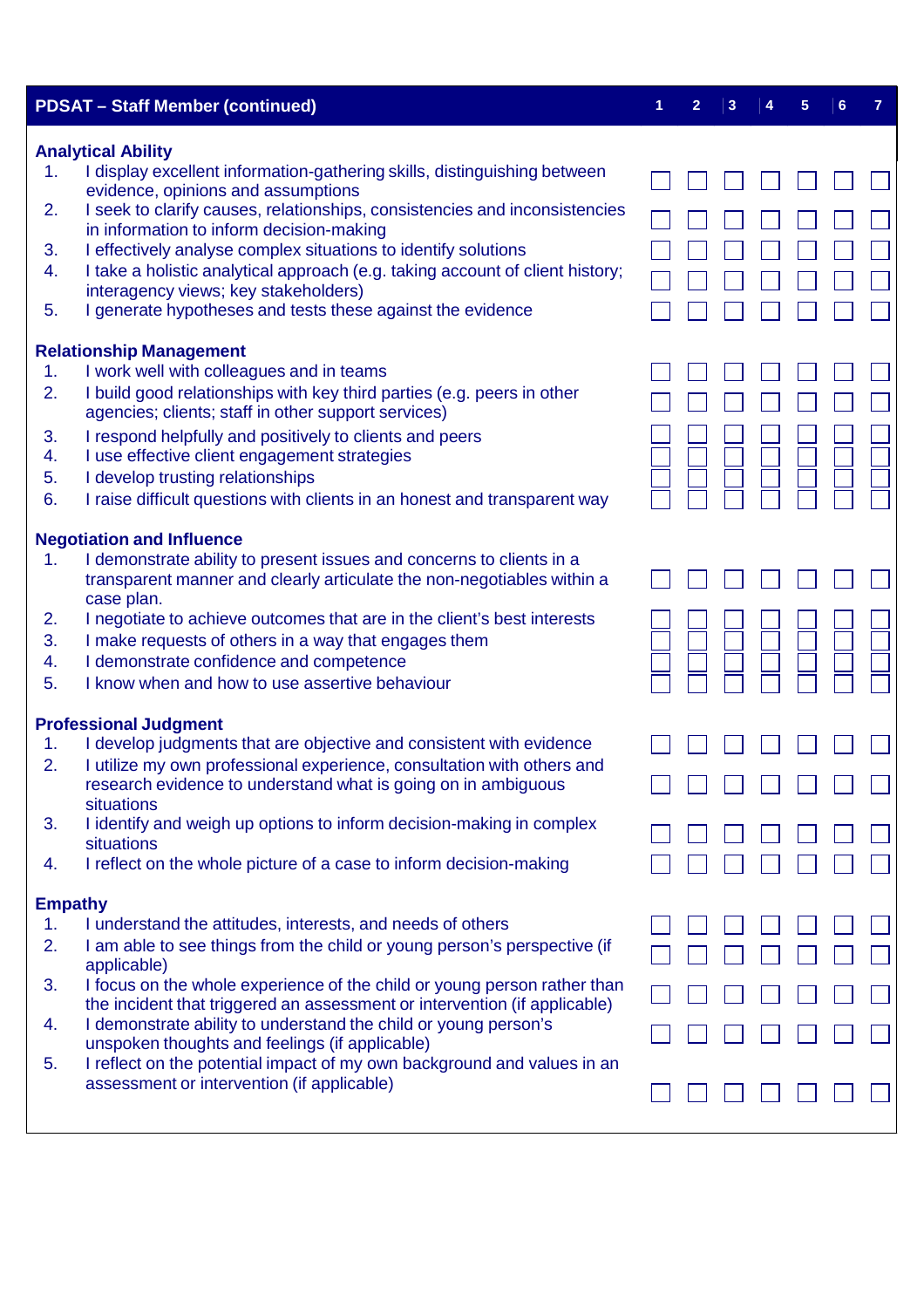|          | <b>Professional Development Self Assessment Template</b>                                                                                |                   |                                       |                |                |            |                                        |                                 |
|----------|-----------------------------------------------------------------------------------------------------------------------------------------|-------------------|---------------------------------------|----------------|----------------|------------|----------------------------------------|---------------------------------|
|          | Level: Frontline Manager/Supervisor (Grade 5 / 6 - 9 / 10)                                                                              |                   |                                       |                |                |            |                                        |                                 |
|          | (has supervisory responsibility)                                                                                                        | <b>Never</b><br>1 | <b>Almost Never</b><br>$\overline{2}$ | Not often<br>3 | Sometimes<br>4 | Often<br>5 | <b>Almost Always</b><br>$6\phantom{a}$ | <b>Always</b><br>$\overline{7}$ |
|          |                                                                                                                                         |                   |                                       |                |                |            |                                        |                                 |
| 1.       | <b>Empathy</b><br>I understand the attitudes, interests, and needs of others                                                            |                   |                                       |                |                |            |                                        |                                 |
| 2.       | I am able to see things from the client's <sup>1</sup> perspective                                                                      |                   |                                       |                |                |            |                                        |                                 |
| 3.       | I demonstrate ability to understand the thoughts and feelings of others                                                                 |                   |                                       |                |                |            |                                        |                                 |
| 4.       | I reflect on the potential impact of my own and the team members'                                                                       |                   |                                       |                |                |            |                                        |                                 |
|          | background/values when working together with clients                                                                                    |                   |                                       |                |                |            |                                        |                                 |
| 5.       | I am approachable to members of my team                                                                                                 |                   |                                       |                |                |            |                                        |                                 |
|          | <b>Client Focus</b>                                                                                                                     |                   |                                       |                |                |            |                                        |                                 |
| 1.       | I am focused on helping the team member achieve the best possible                                                                       |                   |                                       |                |                |            |                                        |                                 |
|          | results for the work undertaken                                                                                                         |                   |                                       |                |                |            |                                        |                                 |
| 2.<br>3. | I build rapport with clients<br>I assist team members to discover and meet underlying client needs,                                     |                   |                                       |                |                |            |                                        |                                 |
|          | and match these to services provided                                                                                                    |                   |                                       |                |                |            |                                        |                                 |
| 4.       | I actively seek to gain greater knowledge of the wants and needs of                                                                     |                   |                                       |                |                |            |                                        |                                 |
|          | clients                                                                                                                                 |                   |                                       |                |                |            |                                        |                                 |
|          | <b>Communication</b>                                                                                                                    |                   |                                       |                |                |            |                                        |                                 |
| 1.       | I actively listen and ask questions to build understanding of clients and                                                               |                   |                                       |                |                |            |                                        |                                 |
|          | team members                                                                                                                            |                   |                                       |                |                |            |                                        |                                 |
| 2.       | I communicate complex issues in a simple way                                                                                            |                   |                                       |                |                |            |                                        |                                 |
| 3.<br>4. | I convey information clearly and effectively to clients and team members<br>I check client and team member understanding of information |                   |                                       |                |                |            |                                        |                                 |
| 5.       | I exhibit tact and diplomacy in communications                                                                                          |                   |                                       |                |                |            |                                        |                                 |
| 6.       | I resolve conflict effectively                                                                                                          |                   |                                       |                |                |            |                                        |                                 |
|          | <b>Organisational Management</b>                                                                                                        |                   |                                       |                |                |            |                                        |                                 |
| 1.       | I take a systematic approach to planning, support and supervision                                                                       |                   |                                       |                |                |            |                                        |                                 |
| 2.       | I show good judgment in identifying the need to reassess and change                                                                     |                   |                                       |                |                |            |                                        |                                 |
|          | priorities                                                                                                                              |                   |                                       |                |                |            |                                        |                                 |
| 3.       | I identify and proactively manage risk                                                                                                  |                   |                                       |                |                |            |                                        |                                 |
| 4.       | I appropriately manage the challenge of balancing resources with<br>workloads                                                           |                   |                                       |                |                |            |                                        |                                 |
| 5.       | I monitor systems of information                                                                                                        |                   |                                       |                |                |            |                                        |                                 |
|          |                                                                                                                                         |                   |                                       |                |                |            |                                        |                                 |
| 1.       | <b>Procedural Awareness</b><br>I apply my professional/technical knowledge when giving advice to                                        |                   |                                       |                |                |            |                                        |                                 |
|          | others                                                                                                                                  |                   |                                       |                |                |            |                                        |                                 |
| 2.       | I ensure team member compliance with key legislation, policy and<br>procedures in general workplace practice                            |                   |                                       |                |                |            |                                        |                                 |
| 3.       | I ensure team member decision making is specifically informed by key                                                                    |                   |                                       |                |                |            |                                        |                                 |
|          | legislation, policy and procedures                                                                                                      |                   |                                       |                |                |            |                                        |                                 |
| 4.       | I relay knowledge of endorsed contemporary research to others                                                                           |                   |                                       |                |                |            |                                        |                                 |
| 5.       | I ensure team member compliance with key legislation, policy and<br>procedures when working with diverse groups (e.g. Aboriginal and    |                   |                                       |                |                |            |                                        |                                 |
|          | Torres Strait Islander clients and culturally and linguistically diverse<br>(CALD) clients)                                             |                   |                                       |                |                |            |                                        |                                 |

<sup>&</sup>lt;sup>1</sup>'Client' refers to the relevant service recipient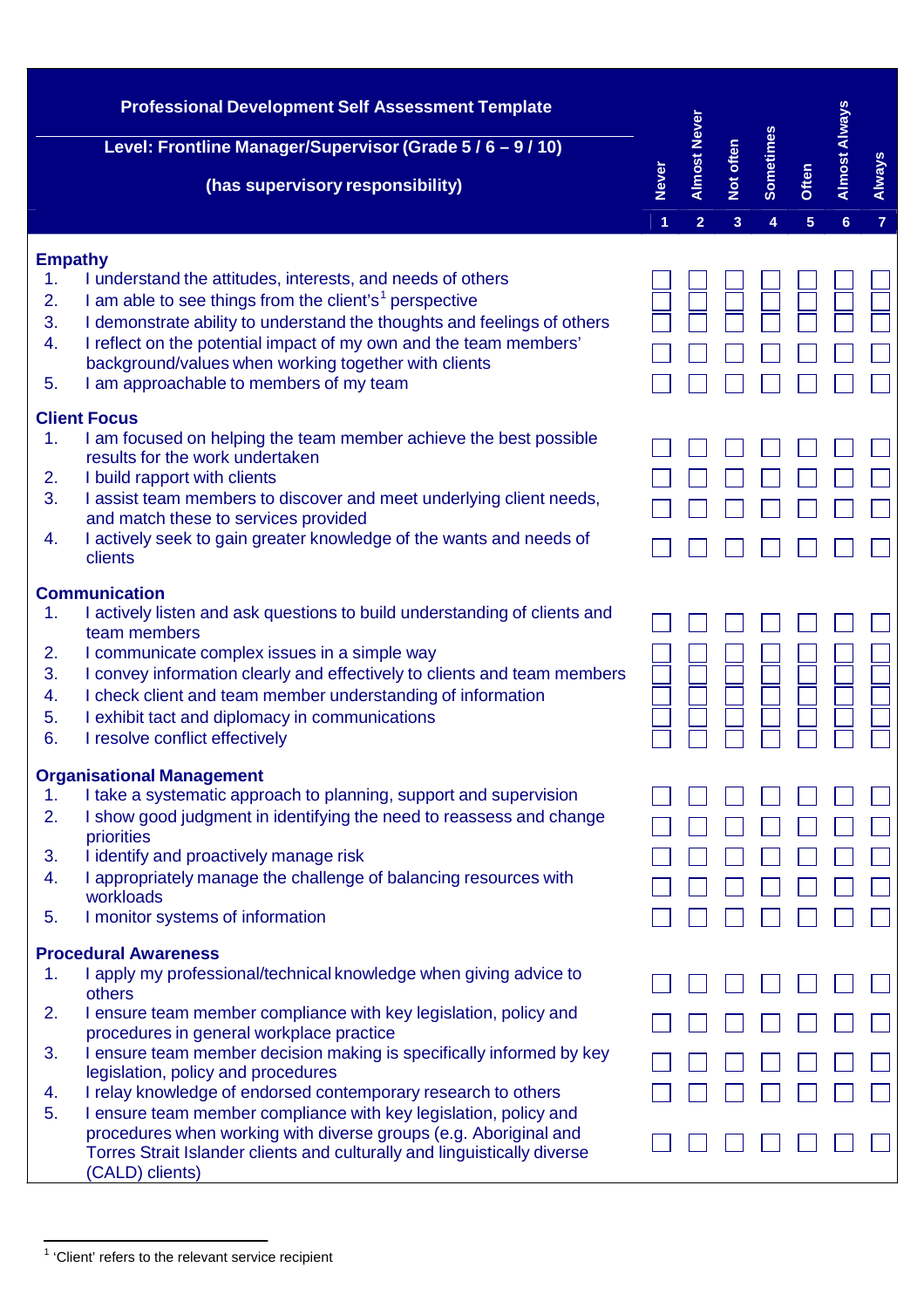|          | <b>PDSAT - Frontline Manager/Supervisor (continued)</b>                                                                                                 | 1 | 2 | 3 | 5 | 6 | 7 |
|----------|---------------------------------------------------------------------------------------------------------------------------------------------------------|---|---|---|---|---|---|
|          | <b>Analytical Ability</b>                                                                                                                               |   |   |   |   |   |   |
| 1.       | I identify gaps in the information gathered by team members,<br>distinguishing between evidence, opinions and assumptions                               |   |   |   |   |   |   |
| 2.       | I work with team members to clarify causal inferences, relationships,<br>consistencies and inconsistencies when making decisions                        |   |   |   |   |   |   |
| 3.       | I effectively analyse complex situations to identify solutions                                                                                          |   |   |   |   |   |   |
| 4.       | I take a holistic analytical approach (e.g. taking account of client history;<br>interagency views; key stakeholders)                                   |   |   |   |   |   |   |
| 5.       | I approach situations logically and thoughtfully                                                                                                        |   |   |   |   |   |   |
|          | <b>Relationship Management</b>                                                                                                                          |   |   |   |   |   |   |
| 1.       | I work well with team members, colleagues and in teams                                                                                                  |   |   |   |   |   |   |
| 2.       | I build good relationships with key third parties (e.g. managers in other<br>agencies; client stakeholders; peer-level staff in other support services) |   |   |   |   |   |   |
| 3.       | I am available and accessible to staff and clients                                                                                                      |   |   |   |   |   |   |
| 4.<br>5. | I take a collaborative approach to planning and management<br>I identify strengths and weaknesses of team members' client                               |   |   |   |   |   |   |
|          | engagement strategies                                                                                                                                   |   |   |   |   |   |   |
| 6.       | I develop partnerships with NGOs and other agencies (if applicable)                                                                                     |   |   |   |   |   |   |
|          | <b>Negotiation and Influence</b>                                                                                                                        |   |   |   |   |   |   |
| 1.       | I negotiate to achieve outcomes that are in the client's best interests                                                                                 |   |   |   |   |   |   |
| 2.       | I demonstrate ability to present issues and concerns to staff in a                                                                                      |   |   |   |   |   |   |
| 3.       | transparent manner and clearly articulate the non-negotiables<br>I demonstrate confidence, credibility and competence in front of staff                 |   |   |   |   |   |   |
|          | and clients                                                                                                                                             |   |   |   |   |   |   |
| 4.       | I build support through the maintenance of excellent inter and intra<br>agency relationships                                                            |   |   |   |   |   |   |
| 5.       | I appropriately manage the dissemination of information                                                                                                 |   |   |   |   |   |   |
| 6.       | I use persuasive communication with staff and others                                                                                                    |   |   |   |   |   |   |
|          | <b>Professional Judgement</b>                                                                                                                           |   |   |   |   |   |   |
| 1.       | I demonstrate reflective practice and rational professional judgment                                                                                    |   |   |   |   |   |   |
| 2.       | I make decisions that are objective and consistent with evidence/facts                                                                                  |   |   |   |   |   |   |
| 3.       | I source professional experience and expert input to understand what is<br>going on in ambiguous situations                                             |   |   |   |   |   |   |
| 4.       | I identify and weigh up options and make decisions                                                                                                      |   |   |   |   |   |   |
| 5.       | I assist team members to analyse information to make decisions                                                                                          |   |   |   |   |   |   |
|          | <b>Results Orientation</b>                                                                                                                              |   |   |   |   |   |   |
| 1.       | I demonstrate drive, focus and commitment to get things done                                                                                            |   |   |   |   |   |   |
| 2.       | I understand the key levers to obtaining outcomes for clients                                                                                           |   |   |   |   |   |   |
| 3.<br>4. | I effectively guide staff towards agreed outcomes<br>I take ownership for achieving objectives                                                          |   |   |   |   |   |   |
| 5.       | I demonstrate responsibility for the results of the greater team                                                                                        |   |   |   |   |   |   |
|          |                                                                                                                                                         |   |   |   |   |   |   |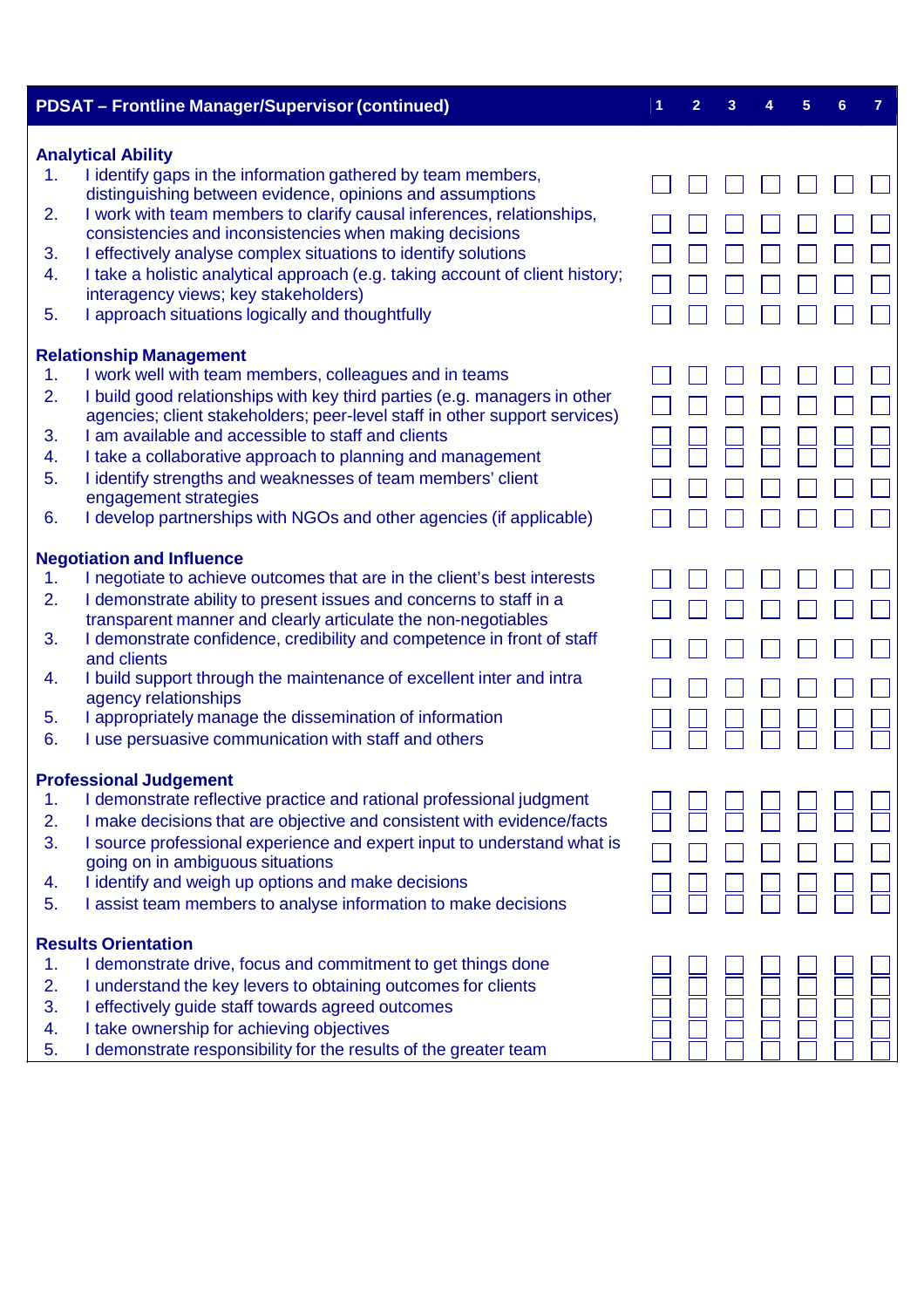|                                  | <b>PDSAT - Frontline Manager/Supervisor (continued)</b>                                                                                                                                                                                                                                                                                                                                                                                                         | $\overline{2}$ |  | 5 | 6 |  |
|----------------------------------|-----------------------------------------------------------------------------------------------------------------------------------------------------------------------------------------------------------------------------------------------------------------------------------------------------------------------------------------------------------------------------------------------------------------------------------------------------------------|----------------|--|---|---|--|
| 1.<br>2.<br>3.<br>4.<br>5.<br>6. | <b>Staff Insight</b><br>I demonstrate insight into team members' strengths, weaknesses and<br>aspirations<br>I effectively supervise/manage staff to achieve improved performance<br>I integrate development strategies into professional supervision<br>I give the rationale when delegating tasks, rather than simply giving<br><b>instructions</b><br>I support team members to meet work expectations<br>I identify and constructively manage team dynamics |                |  |   |   |  |
|                                  | <b>Staff Support</b>                                                                                                                                                                                                                                                                                                                                                                                                                                            |                |  |   |   |  |
| 1.<br>2.<br>3.<br>4.<br>5.<br>6. | I demonstrate faith and confidence in my team members' skills and<br>motives<br>I demonstrate concern for the well-being of my team members<br>I spend time encouraging, supporting and coaching my team members<br>I treat staff members as individuals rather than just a part of a group<br>I focus on the professional development of staff<br>I build staff morale and satisfaction                                                                        |                |  |   |   |  |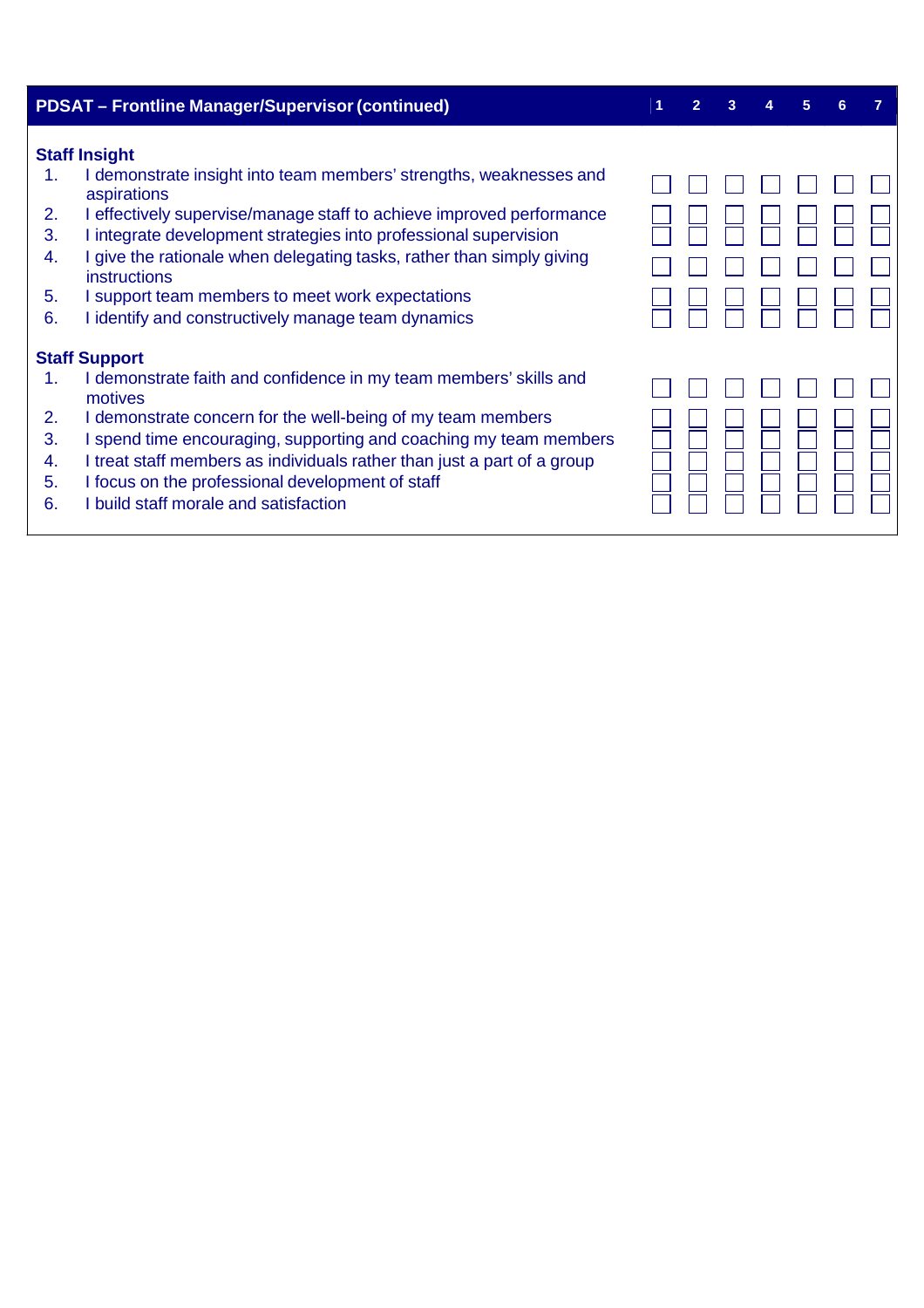|    | <b>Professional Development Self Assessment Template</b><br>Level: Middle Manager (Grade 11/12 or equivalent)<br>(responsible for other team leaders) | <b>Never</b><br>1 | <b>Almost Never</b><br>$\overline{2}$ | Not often<br>3 | Sometimes<br>4 | Often<br>5 | <b>Almost Always</b><br>$6\phantom{a}$ | <b>Always</b><br>7 |
|----|-------------------------------------------------------------------------------------------------------------------------------------------------------|-------------------|---------------------------------------|----------------|----------------|------------|----------------------------------------|--------------------|
|    | <b>Relationship Management</b>                                                                                                                        |                   |                                       |                |                |            |                                        |                    |
| 1. | I work well with a range of colleagues and senior staff                                                                                               |                   |                                       |                |                |            |                                        |                    |
| 2. | I build good relationships with key third parties (e.g. managers in other                                                                             |                   |                                       |                |                |            |                                        |                    |
|    | agencies; client stakeholders; peer-level staff in other support services)                                                                            |                   |                                       |                |                |            |                                        |                    |
| 3. | I am available and accessible to direct reports, staff and clients                                                                                    |                   |                                       |                |                |            |                                        |                    |
| 4. | I build team relationships within the work unit (eg CSC)                                                                                              |                   |                                       |                |                |            |                                        |                    |
| 5. | I communicate key organisational information to managers and staff                                                                                    |                   |                                       |                |                |            |                                        |                    |
| 6. | I develop partnerships with NGOs and other agencies (if applicable)                                                                                   |                   |                                       |                |                |            |                                        |                    |
|    | <b>Negotiation and Influence</b>                                                                                                                      |                   |                                       |                |                |            |                                        |                    |
| 1. | I negotiate to achieve outcomes that are in the client's best interests                                                                               |                   |                                       |                |                |            |                                        |                    |
| 2. | I demonstrate ability to present issues and concerns to staff in a                                                                                    |                   |                                       |                |                |            |                                        |                    |
|    | transparent manner and clearly articulate the non-negotiables                                                                                         |                   |                                       |                |                |            |                                        |                    |
| 3. | I demonstrate confidence, credibility and competence in front of staff                                                                                |                   |                                       |                |                |            |                                        |                    |
| 4. | and clients<br>I build support through the maintenance of excellent inter and intra                                                                   |                   |                                       |                |                |            |                                        |                    |
|    | agency relationships                                                                                                                                  |                   |                                       |                |                |            |                                        |                    |
| 5. | I appropriately manage the dissemination of information                                                                                               |                   |                                       |                |                |            |                                        |                    |
| 6. | I use persuasive communication with staff and others                                                                                                  |                   |                                       |                |                |            |                                        |                    |
|    | <b>Professional Judgment</b>                                                                                                                          |                   |                                       |                |                |            |                                        |                    |
| 1. | I can act quickly and decisively when needed                                                                                                          |                   |                                       |                |                |            |                                        |                    |
| 2. | I demonstrate reflective practice and evidence based decision making                                                                                  |                   |                                       |                |                |            |                                        |                    |
| 3. | I source professional experience and expert input to understand what is                                                                               |                   |                                       |                |                |            |                                        |                    |
|    | going on in ambiguous situations                                                                                                                      |                   |                                       |                |                |            |                                        |                    |
| 4. | I identify and weigh up options and make decisions                                                                                                    |                   |                                       |                |                |            |                                        |                    |
| 5. | I assist direct reports to analyse information to make decisions                                                                                      |                   |                                       |                |                |            |                                        |                    |
|    | <b>Results Orientation</b>                                                                                                                            |                   |                                       |                |                |            |                                        |                    |
| 1. | I demonstrate drive, focus and commitment to get things done                                                                                          |                   |                                       |                |                |            |                                        |                    |
| 2. | understand the key levers to obtaining outcomes                                                                                                       |                   |                                       |                |                |            |                                        |                    |
| 3. | I effectively guide staff towards agreed outcomes                                                                                                     |                   |                                       |                |                |            |                                        |                    |
| 4. | I take ownership for achieving organisational objectives                                                                                              |                   |                                       |                |                |            |                                        |                    |
| 5. | I effectively manage workloads and resource allocations to achieve                                                                                    |                   |                                       |                |                |            |                                        |                    |
|    | goals                                                                                                                                                 |                   |                                       |                |                |            |                                        |                    |
|    | <b>Staff Insight</b>                                                                                                                                  |                   |                                       |                |                |            |                                        |                    |
| 1. | I demonstrate insight into team members' strengths, weaknesses and                                                                                    |                   |                                       |                |                |            |                                        |                    |
|    | aspirations                                                                                                                                           |                   |                                       |                |                |            |                                        |                    |
| 2. | I effectively supervise/manage staff to achieve improved performance                                                                                  |                   |                                       |                |                |            |                                        |                    |
| 3. | I integrate development strategies into professional supervision                                                                                      |                   |                                       |                |                |            |                                        |                    |
| 4. | give the rationale when delegating responsibilities                                                                                                   |                   |                                       |                |                |            |                                        |                    |
| 5. | support team members to meet work expectations                                                                                                        |                   |                                       |                |                |            |                                        |                    |
| 6. | I identify and constructively manage team dynamics                                                                                                    |                   |                                       |                |                |            |                                        |                    |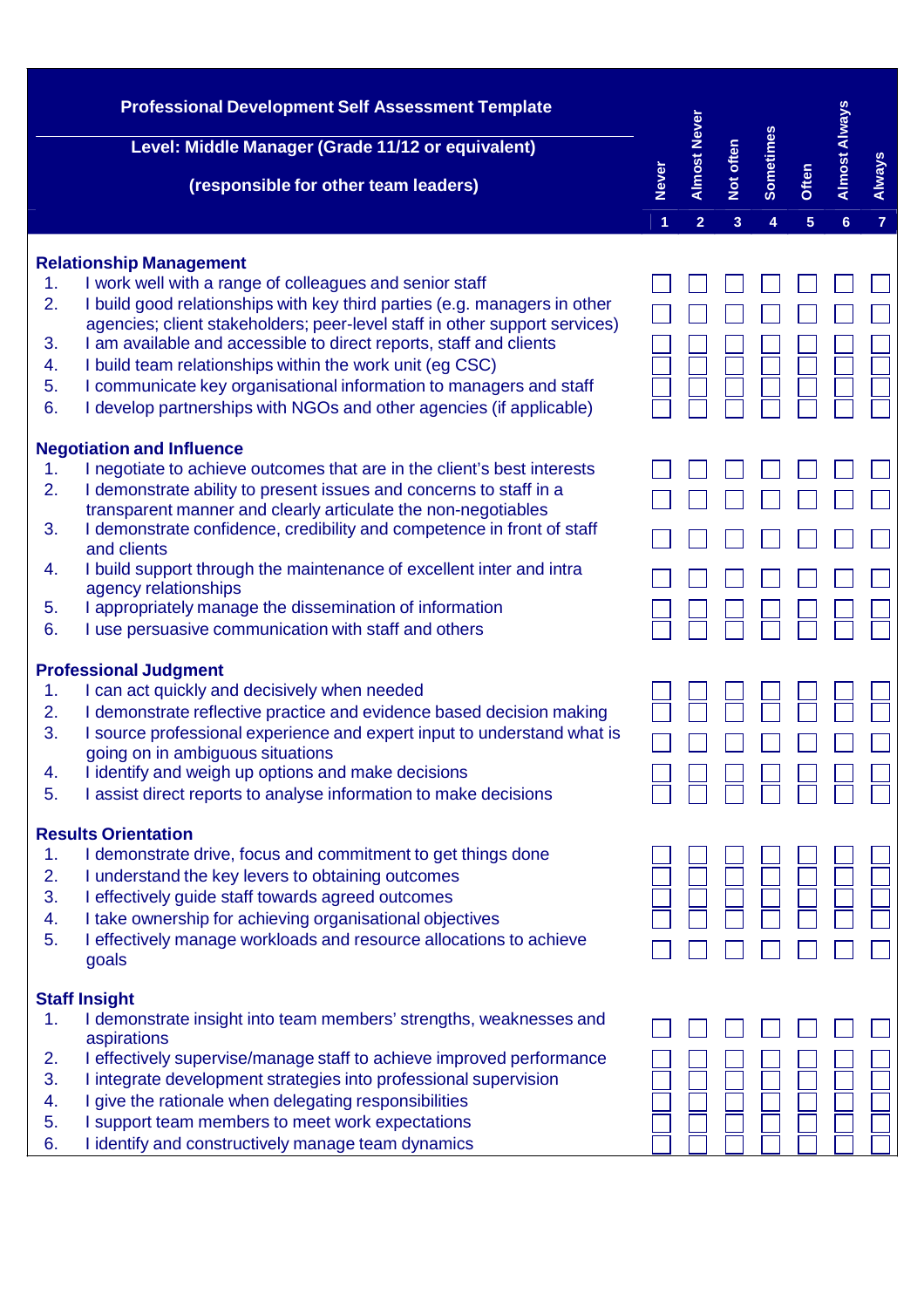|                                        | <b>PDSAT - Middle Manager (continued)</b>                                                                                                                                                                                                                                                                                                                                                                                                                                                           | 2 | 3 | 5 | 6 |  |
|----------------------------------------|-----------------------------------------------------------------------------------------------------------------------------------------------------------------------------------------------------------------------------------------------------------------------------------------------------------------------------------------------------------------------------------------------------------------------------------------------------------------------------------------------------|---|---|---|---|--|
| 1.<br>2.<br>3.<br>4.<br>5.<br>6.       | <b>Staff Support</b><br>I demonstrate support and confidence in my team members' skills and<br>motives<br>I demonstrate concern for the well-being of my team members<br>I act as a coach assisting staff to clarify roles, aspirations and<br>development goals<br>I treat staff members as individuals rather than just a part of a group<br>I focus on the professional development of staff<br>I recognise and reinforce good practice and professional behaviour                               |   |   |   |   |  |
| 1.<br>2.<br>3.<br>4.<br>5.<br>6.<br>7. | <b>Change Leadership</b><br>I identify myself as part of the broader management team<br>I create positive change across area of responsibility<br>I take innovative approaches to continuous improvement<br>I engage people with compelling, well-articulated ideas of the future<br>I can challenges the organisation (or parts of it) to move forward<br>I generate support by conveying enthusiasm for strategic-level initiatives<br>I bring others along and build commitment via consultation |   |   |   |   |  |
| 1.<br>2.<br>3.<br>4.<br>5.             | <b>Organisational Awareness</b><br>I demonstrate insight into the importance of communicating and<br>managing staff engagement<br>I effectively deal with organisational systems, structures and politics<br>across the organisation<br>I initiate or support individual and team successes<br>I recognise and work positively with internal organisational constraints<br>I understand and respond to external forces (social, economic, political,<br>technological)                              |   |   |   |   |  |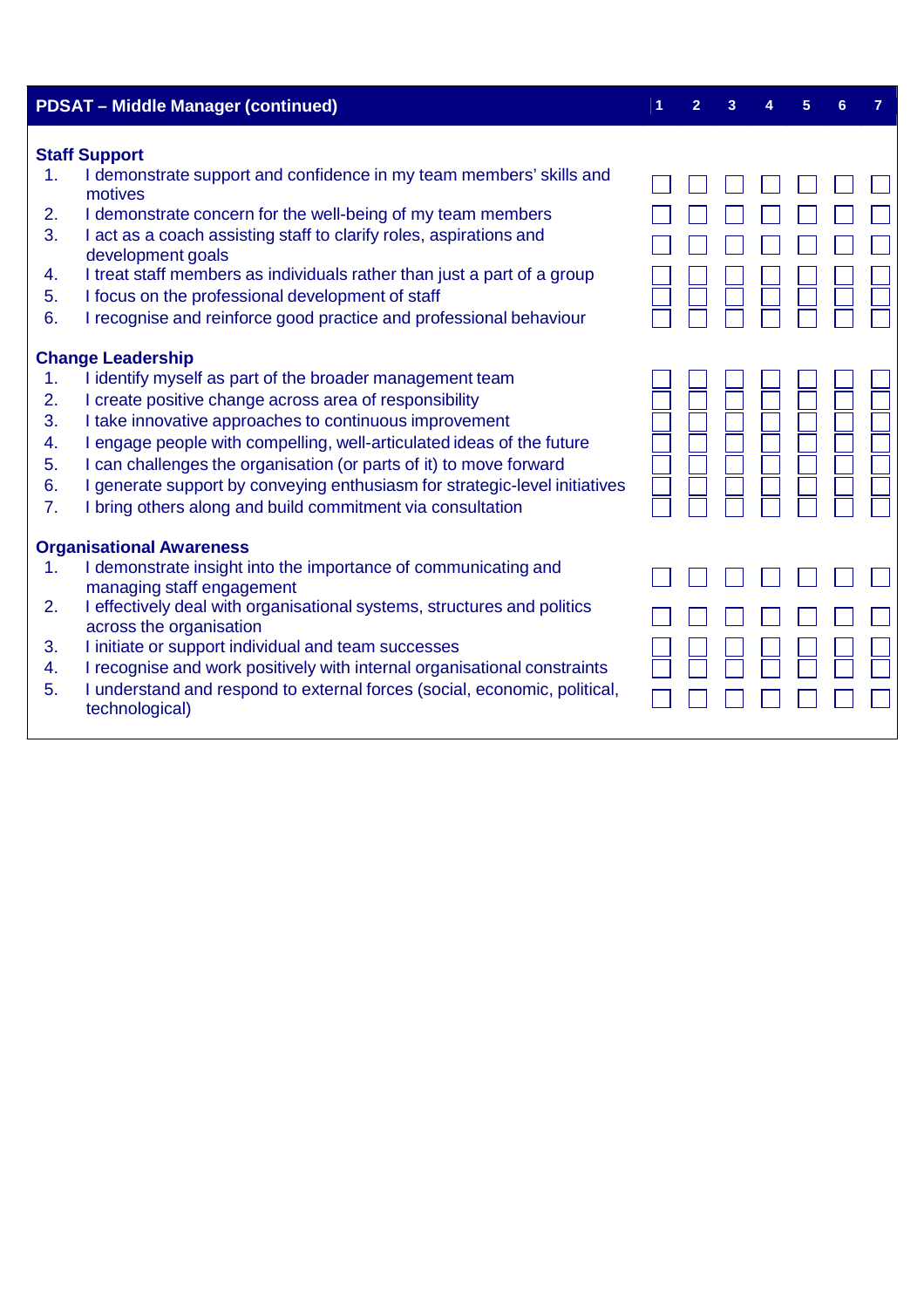| <b>Professional Development Self Assessment Template</b><br>Level: Senior Manager (Director or equivalent)                                                                                                                                                                                                                                                                                                                                                                                                                                                                                   | <b>Never</b>   | <b>Almost Never</b> | Not often | Sometimes | <b>Often</b> | <b>Almost Always</b> | <b>Always</b>  |
|----------------------------------------------------------------------------------------------------------------------------------------------------------------------------------------------------------------------------------------------------------------------------------------------------------------------------------------------------------------------------------------------------------------------------------------------------------------------------------------------------------------------------------------------------------------------------------------------|----------------|---------------------|-----------|-----------|--------------|----------------------|----------------|
|                                                                                                                                                                                                                                                                                                                                                                                                                                                                                                                                                                                              | $\overline{1}$ | $\overline{2}$      | 3         | 4         | 5            | $6\phantom{1}$       | $\overline{7}$ |
| <b>Relationship Management</b><br>1. I build relationships with peers<br>2. I build relationships and create "interconnectedness" with key people in<br>other agencies and external organisations<br>I am available and accessible to direct reports<br>3.<br>4. I appropriately communicate key information to both my direct reports and<br>senior executive<br>5. I role model "team-player" behaviour including willingness to consult and<br>listen<br>6. I work effectively as part of the senior management team to ensure<br>operational consistency                                 |                |                     |           |           |              |                      |                |
| <b>Negotiation and Influence</b><br>I offer convincing rationale which has been thought through in advance<br>2. I demonstrate ability to present issues and concerns to staff in a<br>transparent manner and clearly articulate the non-negotiables<br>3. I demonstrate confidence, credibility and competence in front of staff and<br>clients<br>4. I build support through the maintenance of excellent inter and intra agency<br>relationships<br>I appropriately manage the dissemination of information<br>5.<br>I communicate to all levels of staff in way that is persuasive<br>6. |                |                     |           |           |              |                      |                |
| <b>Professional Judgment</b><br>I am willing to question traditional assumptions and practices<br>1.<br>I approve initiatives that are consistent with evidence and corporate<br>directions<br>I provide originality of thought and develop innovative solutions<br>3.<br>I identify and weigh up options to make strategic decisions in information-<br>4.<br>poor environments<br>I assist management staff to synthesise information to make decisions<br>5.                                                                                                                              |                |                     |           |           |              |                      |                |
| <b>Results Orientation</b><br>I build organisational capability and responsiveness<br>I put systems in place to establish and measure accountabilities<br>2.<br>I effectively guide management staff towards agreed outcomes<br>3.<br>I take ownership and responsibility for achieving objectives<br>4.<br>I effectively manage resource sharing within the organisation<br>5.                                                                                                                                                                                                              |                |                     |           |           |              |                      |                |
| <b>Staff Insight</b><br>I demonstrate insight into team members' strengths, weaknesses and<br>aspirations<br>I effectively supervise/manage staff to achieve improved performance<br>2.<br>I integrate development strategies into professional supervision<br>3.<br>I give the rationale when delegating high level responsibilities<br>4.<br>I appropriately focus attention on staff meeting expectations<br>5.<br>I identify and constructively manage team dynamics<br>6.                                                                                                               |                |                     |           |           |              |                      |                |